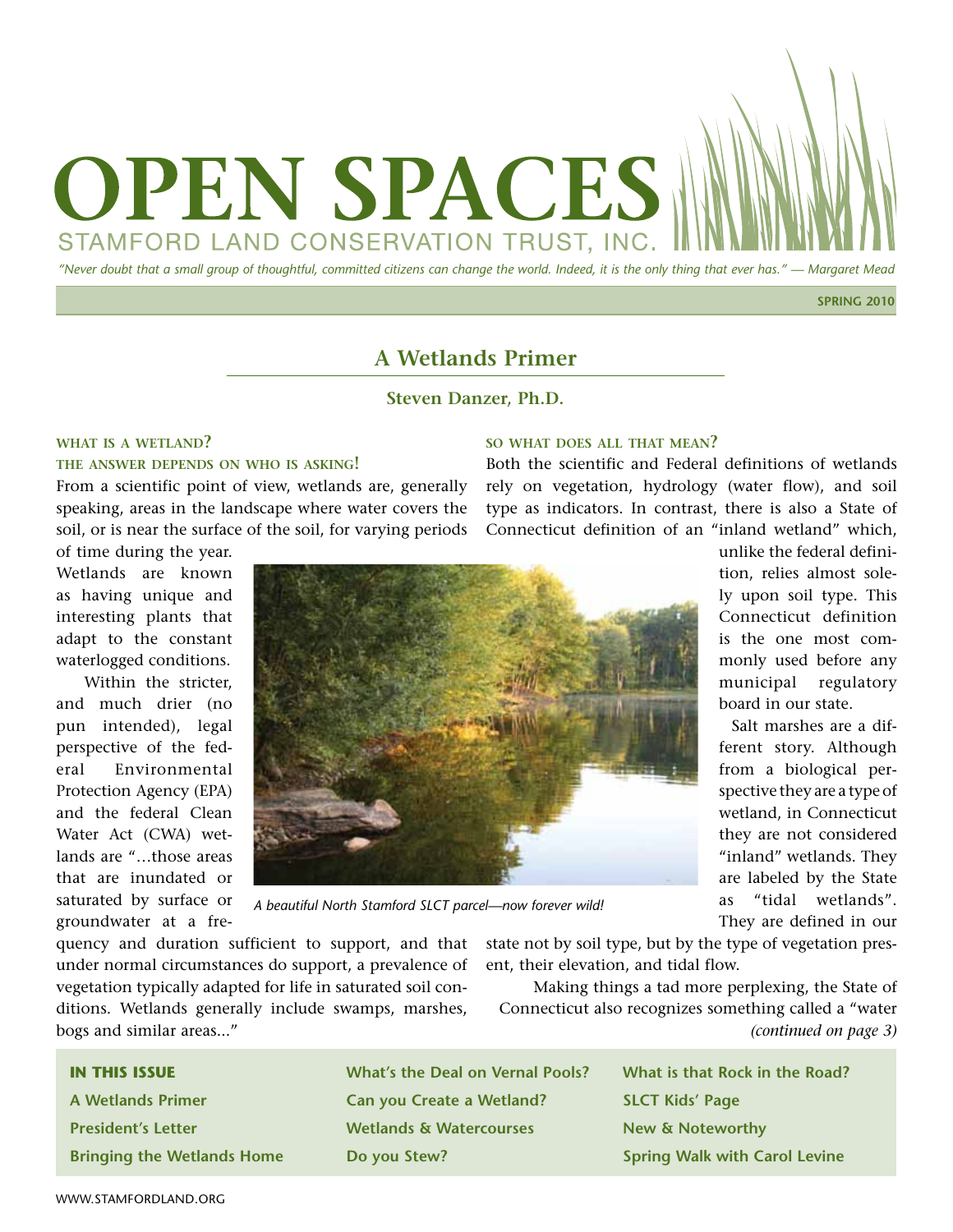

#### **board of directors**

#### *Officers*

**President** Richard Chiaramonte **Vice President** Harry Day **Treasurer**  Judy Liebeskind **Secretary** Edward O'Hanlan, Esq.

### *Chairperson Emerita* Percy Lee Langstaff

#### *Directors*

Heather Bernatchez Dr. Joel Berns Adam Birnbaum Steven Danzer, Ph.D. Marina De Luca Katinka I. de Ruiter Vivian Gluss Jan Goldfluss Steven D. Grushkin, Esq. Barbara M. Hicks Erin McKenna

#### *Trustees Council*

Robert C. Graham, Jr. Ralph A. Nichols, Esq. Richard W. Redniss June Rosenthal Arthur Selkowitz

#### *Friends*

David Hoskins Sophie Koffler Pete Sofman David Stuckey Joanne Zammit



# **President's Letter** Wetland Reflections

### **Richard Chiaramonte**

What is a wetland and why the heck do we care? Hmmm. It's a good question. You'd think a river or a lake would be a wetland, but is it really a watercourse? And what of a salt marsh? Since it's tidal, is it just part of the ocean finding its way into some shoreline bushes, or is it indeed a wetland? Or what in the world is a vernal pool? And might what you think of as your lawn, actually be, at least technically, a wetland?

Well, according to the book I have here, *In Search of Swampland,* by wetland ecologist Ralph W. Tiner, "Wetlands are a diverse collection of areas where a presence of water for extended periods exerts a controlling influence on the plant community, soil properties and animals living in or using them." That's OK, but it's pretty general and doesn't give us much to go on when we're out walking or thinking about wetlands or even both together. It also doesn't tell us just exactly what the State of Connecticut considers a wetland.

To answer these and other damp questions, take a read in this issue of Stamford Land Conservation Trust Chief Steward Steve Danzer's very thorough explanation, as well as our friend Sue Sweeney's piece on "Bringing the Wetlands Home," a guide to wetland plants for your garden.

Spring is the season of nature's happiness. Wildflowers, as well as those not so wild, bloom in a mad rainbow of colors helping us forget the monotone of winter. Emerson said that "the earth laughs in flowers." He, of course, did not mention the mayflies or mosquitoes, but his point is well taken. We have spring flowers, spring cleaning, and even the clocks "spring" ahead. It is growth and forward motion unlike any other time of year. So take some time to go for a walk, look at what spring has to offer. That's right, slow down, stop for a bit if you can, and as they say, smell the roses. It's worth the moment.

Rich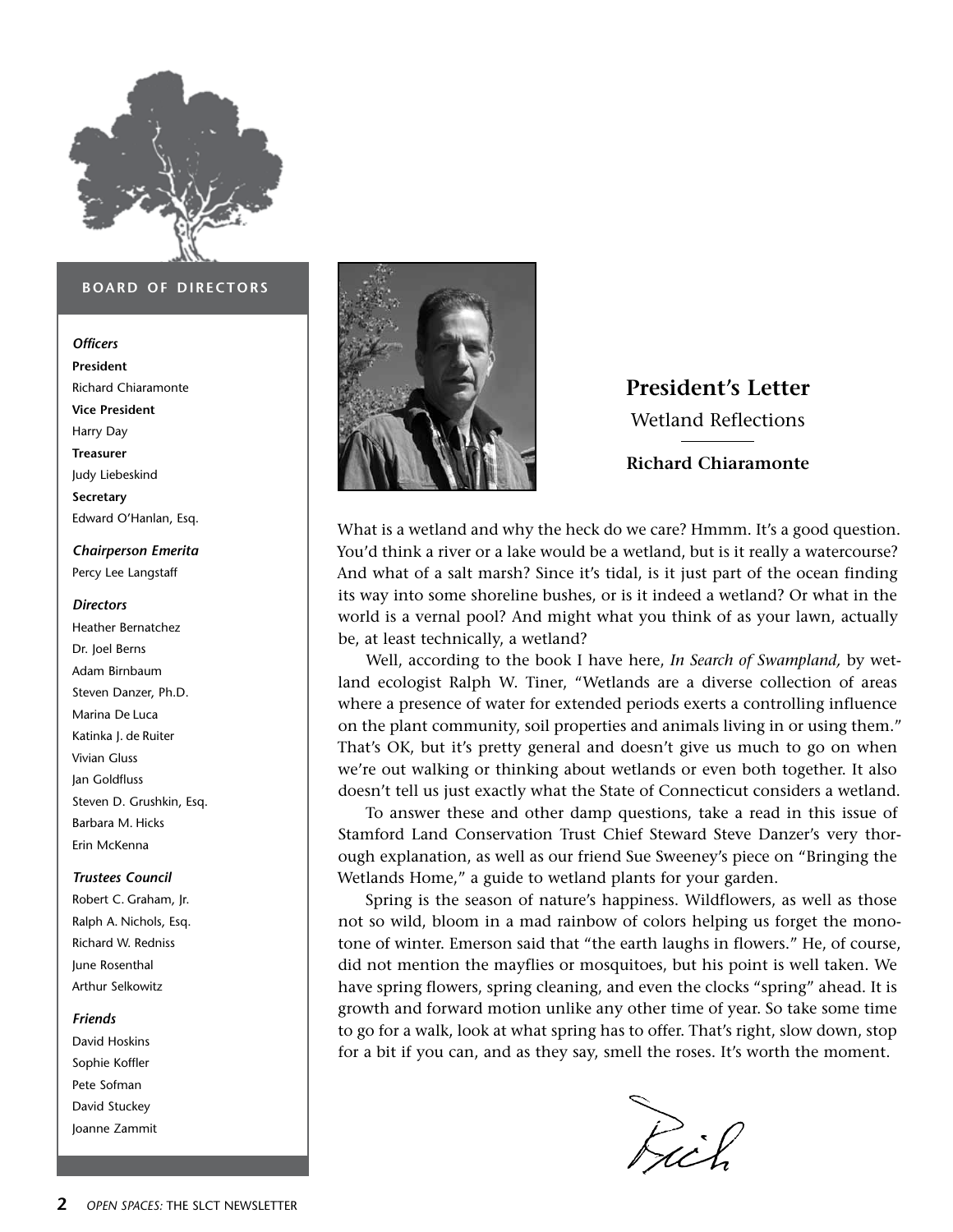#### *(continued from first page)*

course" which is regulated similarly, if not exactly, as an inland wetland. A watercourse is simply a body of water such as a pond, lake, stream, pool, spring, or seep. A watercourse may be natural in origin OR it may be artificially created.

### **one common way to describe wetlands is to classify them according to structure of vegetation.**

There are several vegetative structural types of wetlands commonly found in our Stamford area. The most common type of wetland is the forested Red Maple swamp, prevalent in North Stamford and also in remnant swaths of woods in central Stamford. Red Maple Swamps tend to have tree cover (usually Red Maple), skunk cabbage, ferns such as Cinnamon fern, and deep mucky muddy soils that get your boots and pants dirty.

A second type of wetland found here is a marsh. Marshes do not have tree cover, and are usually dominated by non-woody plants like Cat Tail (Typha) in the inland areas, or Cordgrass (Spartina) in the tidal marshes adjacent to the Sound.

Other wetlands are in transition between open ponds and forest. Often in the woods there are areas that were formerly ponds but are now filling in with vegetation. The vegetation tends to be shrubby with Alders. These wetlands are known as shrub-scrub wetlands.

There are also wetlands that look like fields, but under closer examination have special wetland grasses such as sedges and rushes, and may have certain flowering plants adapted for moist areas. These wetlands are known as wet meadows.

A final type of wetland is a bog. These are not found locally in Stamford, but perhaps were more commonly found here a few hundred years ago before the colonists started filling the land for farming. Bogs nearest here are in Stratford and in Danbury. Despite their rarity in our region, bogs are fairly common in northern New England. They are often covered with a layer of sphagnum moss. They are fascinating wetlands to get to know as they are the only wetland type in our region that often includes carnivorous plants such as Pitcher Plants and Sun Dews. These plants trap and eat flies and other insects.

### **wetlands are important to the environment for many reasons.**

They serve as natural water purifiers, and store groundwater. They serve as important habitat and provide food and cover to amphibians, reptiles, mammals, and birds. They constitute a significant portion of our remaining open space, harbor an astonishing amount of plant biodiversity, and are home to a few endangered plant and animal species.

In the early 1970's, because wetlands were disappearing at an alarming rate due to urbanization, development, and neglect, the Connecticut State Legislature passed The Wetlands and Watercourses Act. The intent of the Act is to discourage loss of wetlands by acknowledging their environmental value, and to balance development with wetland protection. The Act provides an orderly review process for municipalities to follow to regulate any proposed activities that may impact a wetland. Every city and town in Connecticut has its own set of wetland regulations which basically mirror the state Act.

According to the Act, environmental professionals known as Soil Scientists are tasked with finding and mapping wetland boundaries. The presence of a wetland on your property may (or may not) seem obvious to you, but the only legal and reliable way of establishing the boundary and extent of the wetland area is through soil testing and evaluation by a credentialed Soil Scientist.

*(continued on next page)*

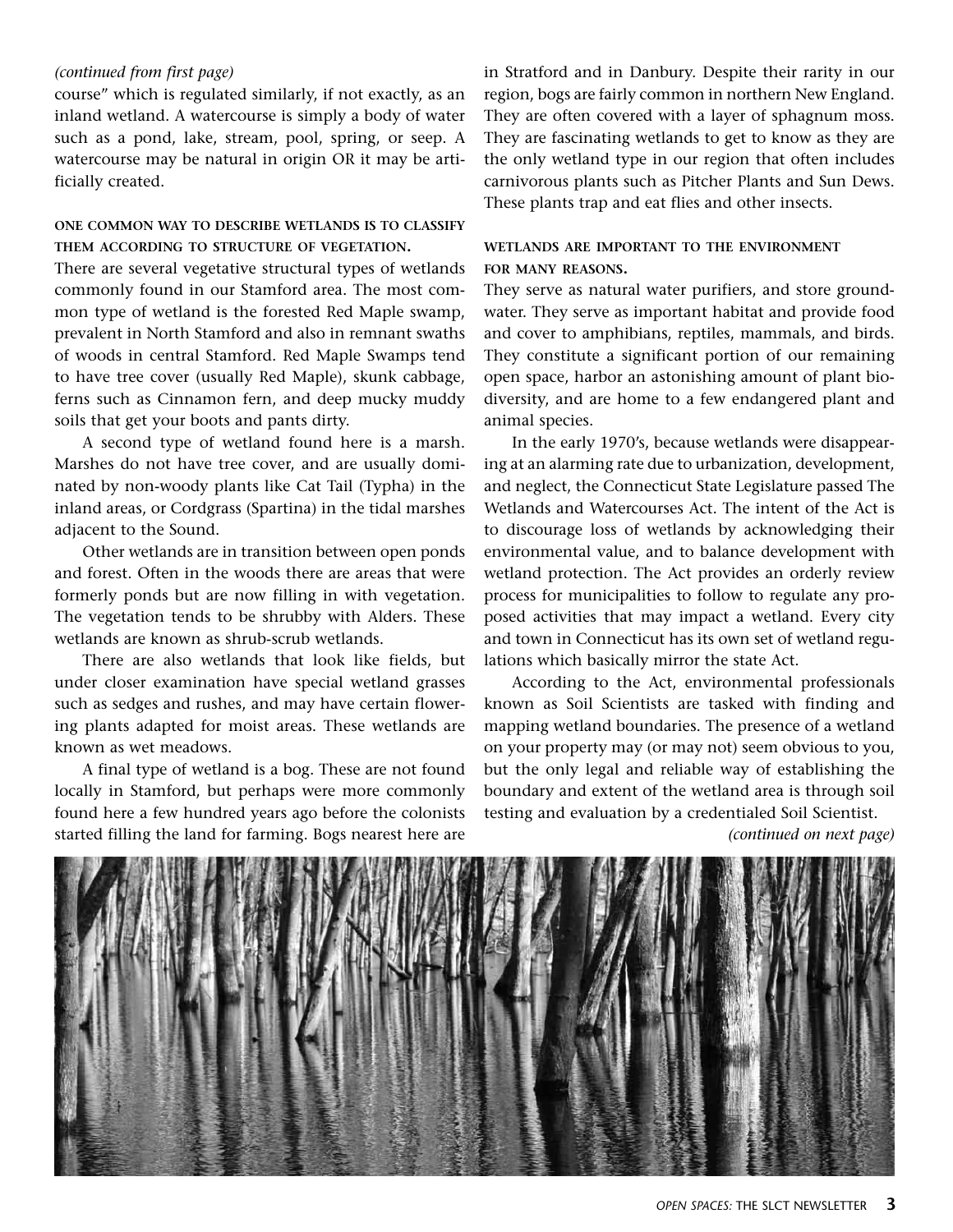#### **so how does a soil scientist go about his or her work?**

First, the scientist will review previous federal or statewide mapping to familiarize themselves with the local terrain. Then the scientist will conduct a field investigation to sample the soil types to determine if they meet any of the statewide wetland soil classifications.

The actual process of soil sampling is physically labor intensive. The soil scientist must dig small holes with a special probe and extract the soil from each hole for examination. The scientist will drill as many holes as needed to establish with certainty the presence or absence of the wetland and its boundary. Minimally this will entail a sample actually in the wetland, a sample out of the wetland to use as a reference, and then a series of holes within the transitional area. Sometimes relatively few holes need to be dug. Sometimes many holes are needed.

Then the scientist inspects each soil sample to establish what the ground water levels may be during a typical year. The scientist looks for various clues within the soil such as the color – an indicator of chemical reactions due to the rising and falling of the groundwater table. Other more direct clues may be the actual presence and depth of any groundwater. Indirect clues such as obvious manmade or natural alteration to the soil are investigated as well.

After evaluating all of these clues, the soil scientist decides if this is a wetland soil, and if so, will place survey flags indicating the wetland boundary. A licensed land surveyor may then prepare a map based upon the location of the flags and municipal officials may view the flags during the permit review process.

Some other peculiarities:

- » In inland areas it is not uncommon for wetland soil to be found underneath a lawn with no obvious wetland vegetation. Since inland wetlands are defined in CT strictly by soil type, this lawn may still legally be a wetland.
- » The fringes of many watercourses such as ponds, streams, or lakes may contain wetlands, leading to a combination of methods required to set a boundary.
- » Watercourses (streams, etc.) are defined not only by soil type but also by channel characteristics. In some cases, such as intermittent watercourses (watercourses that do not flow year round) streamside or wetland vegetation may be indicators.
- » Sometimes a tidal marsh (not an inland wetland) may also have a fringe of inland wetlands.



Often a question arises concerning "manmade" wetlands or "manmade" watercourses. Examples of these may be a large hole or a ditch, excavated sometime ago, which now fills up with water. Is it still a wetland according to the State Statute? The answer is: It depends.

IF the soil has become poorly drained, a flood plain, or alluvial over time, then the manmade area IS a wetland. This can happen and often does. Furthermore, IF the manmade area pools or flows water long enough OR errosively enough within the channel, OR if the area has certain plant life, AND the area has a defined depression or channel, then it may be a watercourse, depending on how many of the above criteria have been met. Whew!

If the area provides flood storage, amphibian habitat, water quality purification, habitat for plants or other animals, or any other ecologic or hydrologic function, then the wetland or watercourse may be ecologically important, regardless of the fact that it was manmade.

To summarize and without getting too bogged down (pun intended) by the technical definitions, if you are standing in a muddy area, and you are surrounded by skunk cabbage or other plants that do not grow in the drier sites, and you are sinking, then you are probably in a wetland. The area could be forested (a swamp), nonforested (a marsh), meadow like (wet meadow), shrubby (shrub-scrub swamp), a peat bog, or just a depression (vernal pool or other pool). Or it could be some other type of watercourse. But to confirm the exact boundary according to the Connecticut statutes, a soil scientist must perform the actual investigation.

So the next time you're near what you think might be a wetland, look for the indicators. What you'll find is that wetlands are diverse, fascinating and, all in all, pretty cool.

*Dr. Steven Danzer is the Chief Land Steward for the Stamford Land Conservation Trust. He is also a Soil Scientist and a Professional Wetland Scientist in private and municipal practice.*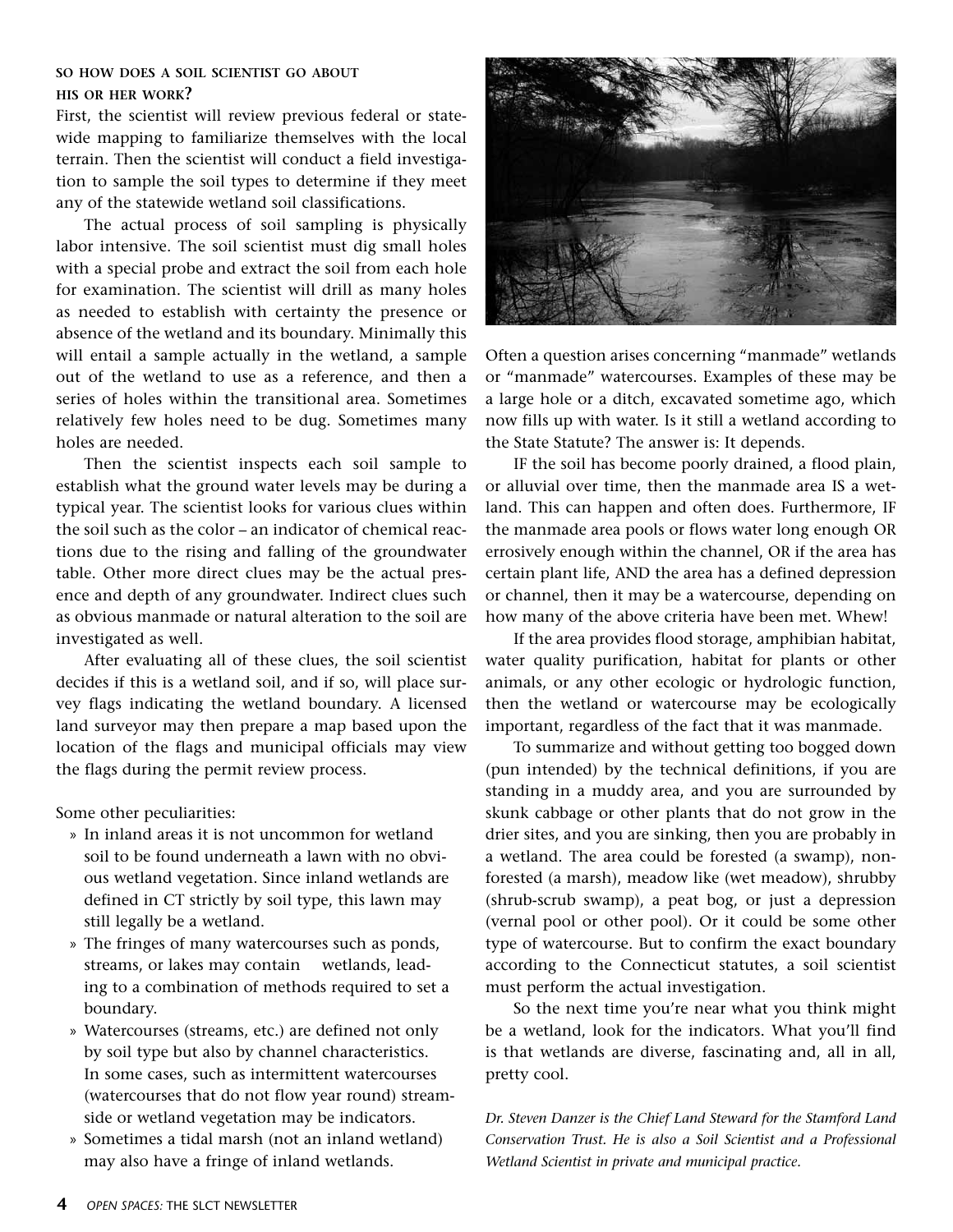## **Bringing the Wetlands Home**

## **What's the Deal on Vernal Pools?**

## **Sue Sweeney**

## **Steven Danzer, Ph.D.**

Vernal pools are depressions in the forest floor that fill up with water in the late fall to early spring and stay hydrated until early summer. They are usually bone dry by late summer and easy to miss unless you happen to see them in the right season. Since the pools dry up they are not hospitable for fish, allowing amphibians such as frogs and salamanders to lay their eggs in the water without being gobbled up. Vernal pools support a number of important, interesting, and sometimes rare and threatened species, such as spotted salamanders, wood frogs, spring peepers, fairy shrimp, and fingernail clams. They are considered among the most important habitats in our region. The duck- like quacking you hear from the pools in the spring actually comes from amorous wood frogs.



*Pickerel frog at the Bartlett Arboretum. Photo by Sue Sweeney.*

## **Can you Create a Wetland from Scratch?**

### **Steven Danzer, Ph.D.**

Wetlands can be created by humans accidentally OR intentionally. Unintentional wetland creation can occur when surface water or ground water patterns are altered on a site due to development, and mother nature takes over. Wetlands can be constructed intentionally as well, often by land developers to offset other environmental impacts planned for the site. Wetland construction is as much of an art as a science, and its success depends upon a number of factors, including a suitable and sustainable water source, realistic design goals, and proper follow-up.



*Toothwort at the Bartlett Arboretum. Photo by Sue Sweeney.*

The undisturbed parts of Stamford's woodland wetlands are full of life. Owls, squirrels and woodpeckers nest in the hollows of red maples, elms, and ashes, while raptors scout for prey from tall snags (standing dead trees). In the shrub layer, at the water's edge and on hummocks in the swampy parts, songbirds feed their children on native insects gleaned from the surrounding vegetation.

At ground level, in the marshy hollows and riparian borders, in spring, you'll find skunk cabbage, spring beauty, toothworts, violets, and marsh marigold. Come summer, tussock sedge, sensitive fern, royal fern, meadow rue, nightshade, cardinal flower, swamp milkweed, blue flag iris, joe-pye weed, and turtlehead compete for space and light with numerous other wetland plants. In early fall, snake root, boneset, asters and goldenrods join the show. Wild bees, wasps and butterflies come for the pollen, while jewel-like dragonflies (and some of the wasps) feast on small insects. Frogs, toads, turtles, salamanders, snakes, muskrats, weasels, minks, raccoons, possums, and even fresh water mussels are part of this thriving interdependent community.

Did you know that you can enjoy many wetland plants, and the birds and butterflies that love them, in your own yard? Many wetland plants will only propagate naturally in mud, so we only see them in the wild in wet places. However, once started, many wetland plants will do fine under ordinary garden conditions. Further, if you have a naturally wet area, or want to start a rain garden to direct run-off from your yard, roof and driveway away from the storm drains, wetland plants are for you. The advantages of wetland plants for the gardener include easy care, a long flowering season and tremendous fall color. You'll also feel good about being part of the "Noah's Ark", saving these plants and the creatures who depend on them from extinction.

*(continued on next page)*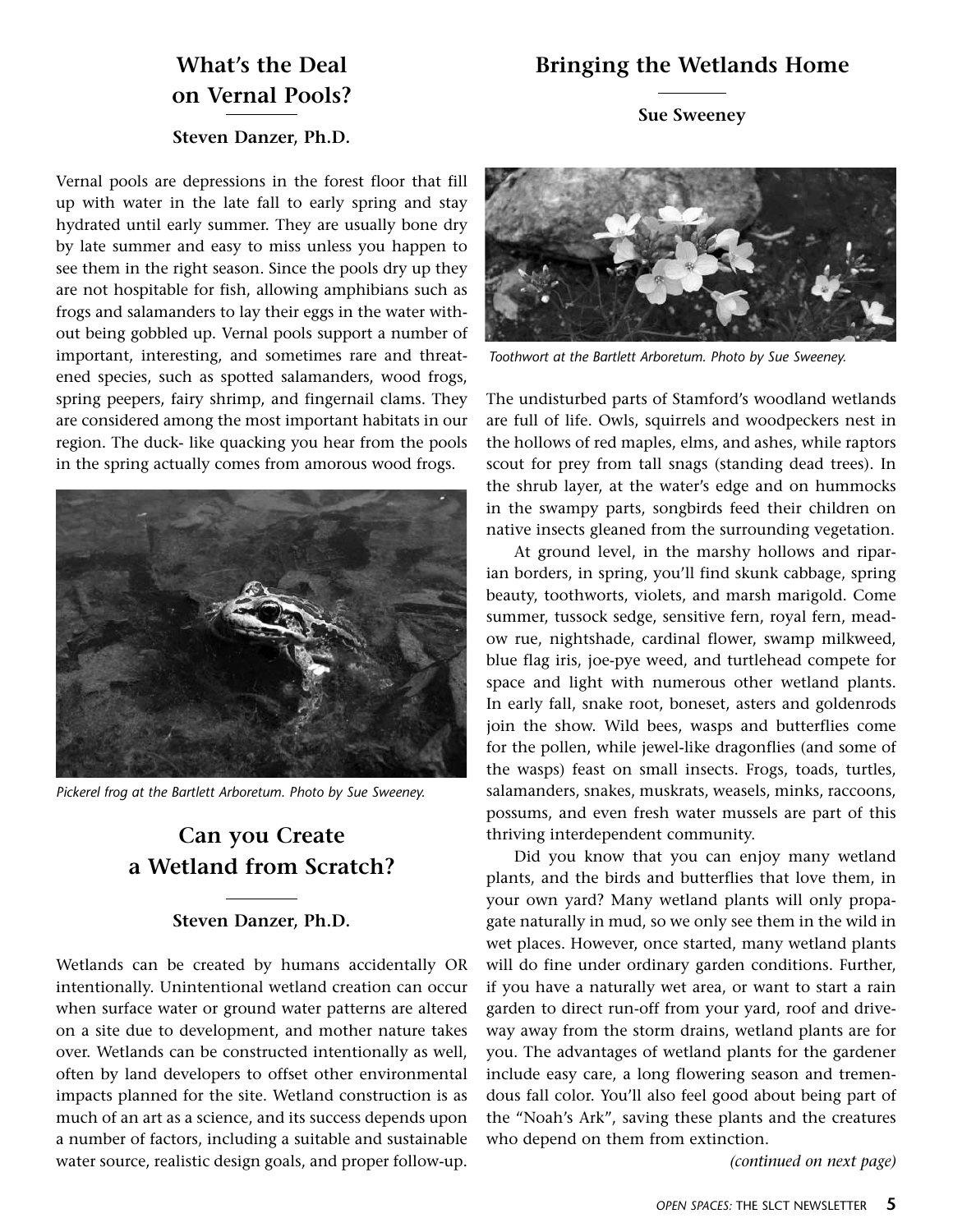As a general rule, wetland plants in the garden need either a bit of shade or a bit of moisture, and you can make trade offs. For example, a wetland plant in full sun needs damp roots most of the time but the same plant in part shade gets by with the same water as the average garden plant. One to three inches of organic mulch will keep all garden plants' roots shaded and moist while slowly breaking down to provide nutrients. The edge-of-wetland plants (e.g. blueberries) like acid, moist but well drained soil. The true bog dwellers (e.g. buttonbush and pussy willow) tolerate standing water but not all the time. Our soil is naturally acidic so if you lay off the concentrated fertilizers and use only local, organic compost (e.g. leaf mulch and garden clippings), over time your garden PH should come into line with nature's intentions.

#### **plant choice**

You can see pictures of our local native plants, plus some of the naturalized and invasive plants at the Connecticut Botanical Society's web site (www. ct-botanical-society.org). In addition, UConn's horticultural data base (www.hort.uconn.edu/ Plants) and Earth Tones Natives' catalog (www. earthtonesnatives.com) have useful cultural information by species.

Planting local genotypes is one of the best things you can do for the environment. Local genotypes are native-to-our-area species that are part of our local ecosystem as it has evolved since the last Ice Age. Be wary of plants labeled as "native" which are not from our area (e.g. native to the Rockies or upland northern Connecticut) and of garden cultivars and hybrids derived from native plants. Our local critters often can't utilize these plants so these plants are no more part of our environment than something flown in from China. Worse yet, these "near-natives" can interbreed with our local plants of the same family, killing off our local stock and the creatures dependent on our local stock.

#### **when and where to buy**

Early spring, of course, is the time to buy and plant. In our area, reputable sources of local genotypes include the following list. Make sure to tell the seller that you want plants native to your specific area, for example, southern Fairfield County.

- » **Pan's Acres Nursery** PO Box 113 Canterbury, CT 06331 860/546-9376), www.napinc.org;
- » **Greenbelt Native Plant Center** 3808 Victory Boulevard, Staten Island, NY 10314 718/370–9044, www.nycgovparks.org/sub\_ about/parks\_divisions/gnpc
- » **Earth Tones Native Plant Nursery and Landscapes**

212 Grassy Hill Road, Woodbury, CT 06798 203/263-6626, www.earthtonesnatives.com

- » **New England Wild Flower Society at Garden in the Woods** 180 Hemenway Road, Framingham, MA 01701 508/877-7630, www.newfs.org
- » **Westchester Community College Native Plant Center**

75 Grasslands Road, Valhalla, NY 10595 914/606-7870, www.nativeplantcenter.org

Some native plants are also available from local nurseries and it's good to support the local nurseries' efforts to sell more natives as well as to support the institutions which have dedicated themselves 100% to native species. However, at the local nurseries, it is easy to be tempted by the showy non-native flowers—think of them as high-sugar dessert and act according. Also, it is easy to get confused about what is actually "native", let alone "local genotype", and some local nurseries' staff may not have the training to help you sort it out.

#### **top-pick shrubs**

To get started on your wetland garden, since the shrubs are the "bones" of a garden, here's my top pick of our local wetland shrubs for the garden. While all wetland shrubs are wonderful, at least to me; this selection is of some that are easy to obtain and grow, with good wildlife food and some show for you.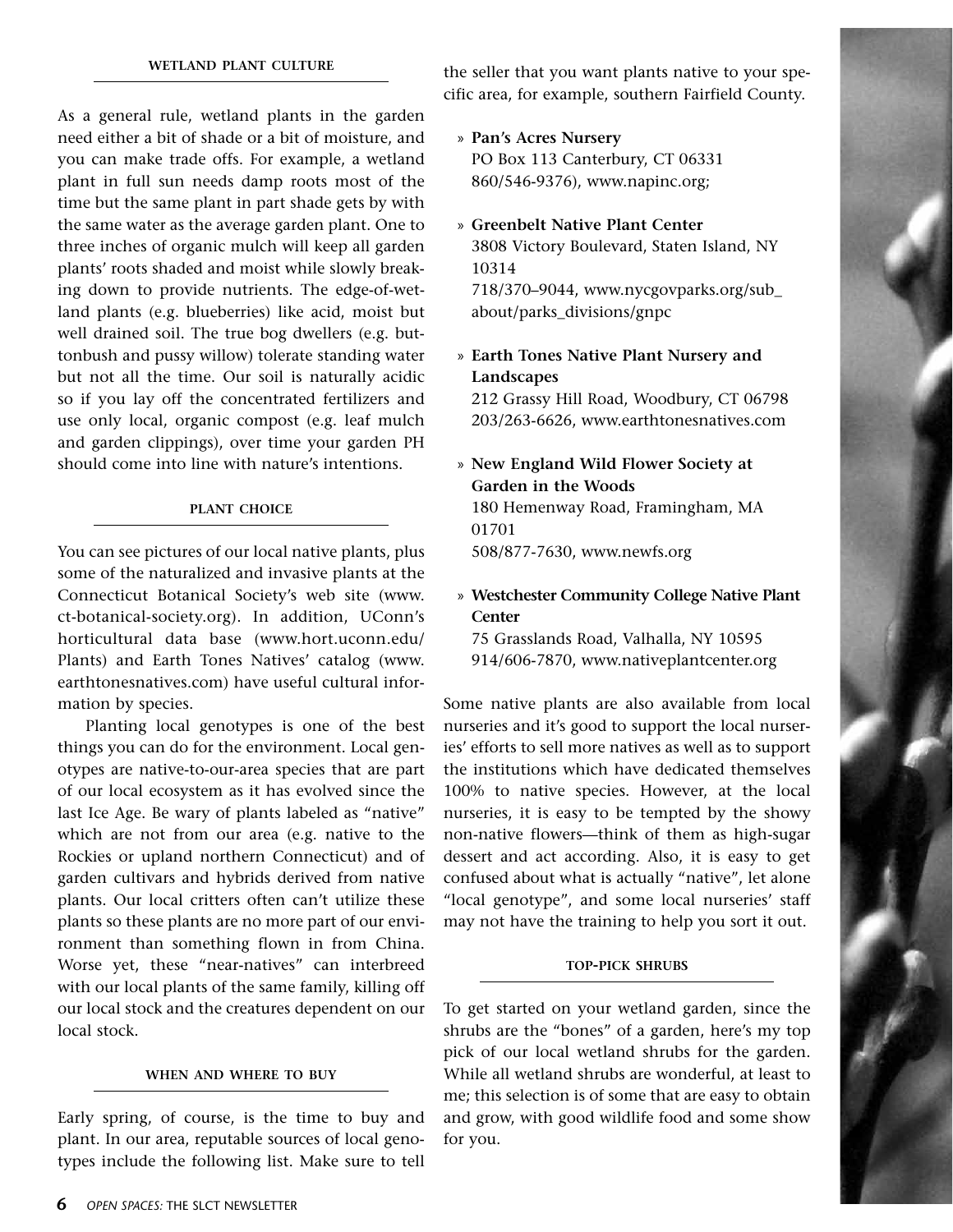**blueberries** belong in every garden, I think, for the outstanding fall foliage alone. Many gardeners also love these petite, slow-growing bushes for the delicate buds, flowers and twigs. Lowbush (Vaccinium angustifolium) and high bush (Vaccinium corymbosum) blueberries can be found through out Stamford's wooded areas. A local subspecies of highbush blueberry, known as "swamp blueberry", actually grows on swamp hummocks. Blueberries don't self-pollinate so buy two plants and you'll get fruit on both. I find that low bush is best with morning sun, and high-bush is better in full sun. Blueberries demand acid, moist but well drained soil so are perfect at the edge of a wet area or a part-shade woodland garden.

**clethra** *(Clethra alnifolia)* (summer sweet, sweet pepper) is the most versatile of our woodland shrubs—you can find it in anywhere from sunny swamps to shady dry forest. UConn calls it highly useful for late summer fragrant flowers; the butterflies and hummingbirds love it. Like blueberry, clethra stays small and seldom needs pruning.

**ELDERBERRY** *(Caprifoliaceae sambucus)*, an old-time favorite, is now a trendy "plant for the future" due to the high antioxidant value of the berries. This tall, bushy, tough swamp shrub has fresh green composite leaves, lacy clusters of white flowers, and dark red-purple summer berries that disappear almost before they are ripe. Elderberry roots easily from cuttings and can be easily pruned to height.

**arrowwood viburnum** *(Viburnum dentatum)* is one of Stamford's two dominate native viburnums; the other being the maple-leaf viburnum (Viburnum acerifolium) which is a small cousin for the deep-shade garden that you'll find in Stamford's up-land woodlands. Arrowwood, a small shrub (to 6 feet), sometimes describes as "dainty", can be found along our streams and in our woodlands, wetlands and gardens. It is a stunning, hardy, easecare native with clusters of white flowers in late spring, dark blue berries in summer, and lovely fall color. The decorative leaves look pleated and have serrated edges. The fruit is a favorite of robins, mocking birds, orioles, and the like.

**silky dogwood** *(Cornus amomum),* our area's dominate bush-type native dogwood, has small white star-like flowers in spring and clusters of blue berries in summer. The twigs turn deep red in winter. Silky dogwood is often found with arrowwood but can tolerate a bit more shade. It's also a bird-favorite with nice fall color.

**winterberry** *(Ilex verticillata)* is the native holly that breaks the rules by shedding its leaves in the winter. This, however, allows an even better view of the bright red late-season berries. Winterberry, an upright spreading shrub that can top 10 feet, is prevalent in the wetter and sunnier parts of wooded areas as well as our red maple swamps. Like all hollies, winterberry has separate male and female plants and the females bear the decorative fruit. Winterberry is a very important source of early winter bird food.

**buttonbush** *(Cephalanthus occidentalis)* is a butterfly favorite with round, white flower balls in early summer which turn into decorative brown seedheads that persist through winter. The medium green leaves are particularly attractive. This dense, bushy shrub needs a bit more water and sun than some of the other wetland shrubs but will reward you for it.

**spicebush** *(Lindera benzoin)* likes the part-shade, damp woodland conditions along the edges of our swamps and streams. This shrub has a loose, open form and grows to about 12 feet. It has tiny round buds that burst into delicate early-season flower, providing food for early pollinators. The leaf is a slender oval with a point on both ends. The attractive mid- to late-season red fruit are high in oil, making them particularly valuable to wildlife. Spicebush is related to sassafras; these two members of the Laurel family are the only true spices native to North America. Spicebush hosts its own butterfly—the showy spicebush swallowtail.

**SHADBLOW** (Serviceberry) *(Amellanchier, sp.)* is a familiar apple relative with white apple-like flowers early in the season in open woods and along riparian borders. The common name "shad" is a reference to the plant blooming when the shad fish runs upstream to breed. The fruit, which look like tiny apples, is munched up as soon as it ripens in summer. Serviceberry is a great choice for part-shade urban and suburban landscaping. The bark of this graceful, multi-trunked small tree has handsome vertical pinstriping.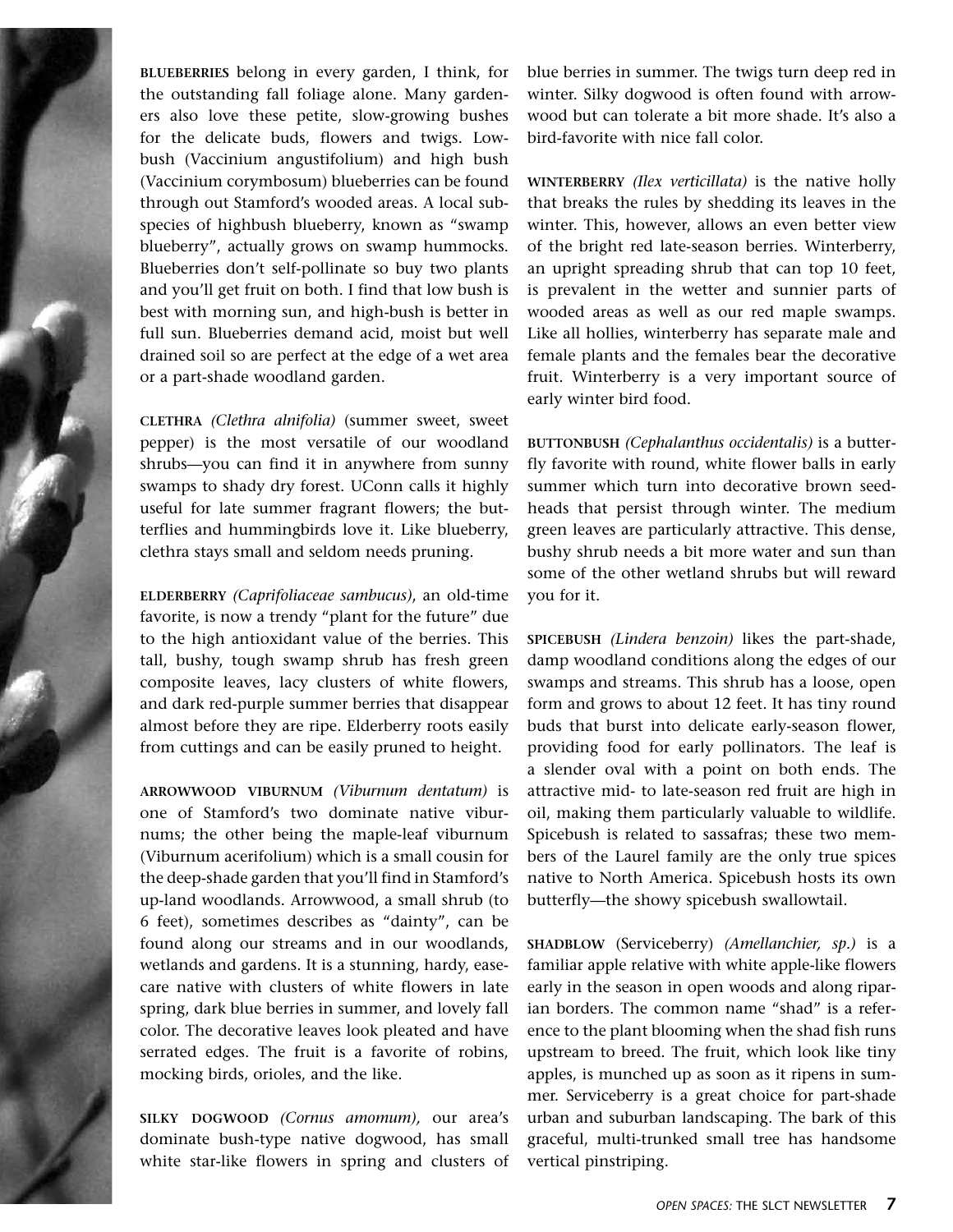## **Wetlands & Watercourses**

The Legal Flow: Part 1

### **Edward O'Hanlan, Esq.**

Protection of Connecticut's inland wetlands, streams and rivers began in earnest in 1972 when the General Assembly adopted the Inland Wetlands and Watercourses Act, which can be found in Chapter 440 of Title 22a in the General Statutes. The Act has been amended from time to time to refine its scope, and today provides for regulation of wetlands and streams, principally by local municipal agencies, subject to the oversight of the Department of Environmental Protection in Hartford.

The Act seeks to strike a balance between recognizing the legitimate expectations inherent in ownership of real property, and protecting a vital natural resource that is especially vulnerable to injury. The Act begins with a "Legislative Finding" of the nature and value of wetlands and streams, the danger posed by unregulated activity in wetlands and streams, and the purpose of the Act to protect them. The effect of such a statement is that it is deemed established, need not ever be proved, and cannot be refuted or denied. This spares parties and the courts the time, effort, and expense of providing scientific expert testimony in cases brought to enforce the Act.

It is remarkable that in the nearly 40 years since the Act was put into law, the Legislative Finding section has not been changed or amended. The provisions stand today as a strong and accurate statement of the vital role that wetlands play in our environment. The Legislative Finding was based then, and the science and research since has since only made it stronger, on accurate and detailed scientific study and observation of how our environment depends on healthy wetlands and streams, and how one cannot isolate, as private ownership tends to do, wetlands and streams.

The Legislative Finding goes like this:

*The inland wetlands and watercourse of the State of Connecticut are an indispensible and irreplaceable but fragile natural resource ….[Wetlands] are an interrelated web of nature essential to an adequate supply of surface and underground water; to hydrological stability and control of flooding and erosion; to the recharging and purification of groundwater; and to the existence of many forms of animal, aquatic, and plant life….*

*The preservation and protection of the wetlands and watercourses from random, unnecessary, undesirable, and unregulated uses, disturbance or destruction is in the public interest and is essential to the health, welfare and safety of the citizens of the state.*

From the scientific evidence on which this very strong public policy has been established, the Act provides for local agencies to regulate activities that impact Connecticut's wetlands and streams. The Act sets forth a minimum standard that must be met, but at the same time allows for considerable autonomy within each community for the regulation of activity in or affecting wetlands and streams. Each municipality is required to establish a wetlands agency which must then adopt regulations satisfactory to the DEP. That wetlands agency is the only municipal authority authorized to review applications for activity in wetlands, and its decisions cannot be overruled by a zoning commission, zoning board of appeals, or municipal official.

This article is the first in a series of articles exploring the legal basis for wetlands regulation and protection. Future installments will deal with other aspects of the Act and with significant court decisions that have refined the scope of the Act and its purpose. The Legislative Finding is a very significant and comprehensive statement of purpose by the General Assembly and deserves recognition and thought as the starting point to understanding what is at stake in protecting wetlands. All of us have benefitted since this Legislative Finding was enacted. The General Assembly clearly got it right.

## **Do you Stew?**

Quite possibly the most important responsibility shouldered by the Stamford Land Conservation Trust is the stewardship of the more than 40 pieces of land in Stamford entrusted to us.

Simply put, stewardship is the job of watching over the land. We check for encroachment, dumping, various forms of illegal use, proper signage, etc. Often, we also take photographs for our archive (a beautiful autumnal day is great for this).

If you are interested in helping with stewardship, whether you live near one of our parcels or not, please e-mail us at info@stamfordland.org, with the word "stewardship" in the subject line. We have plenty to do.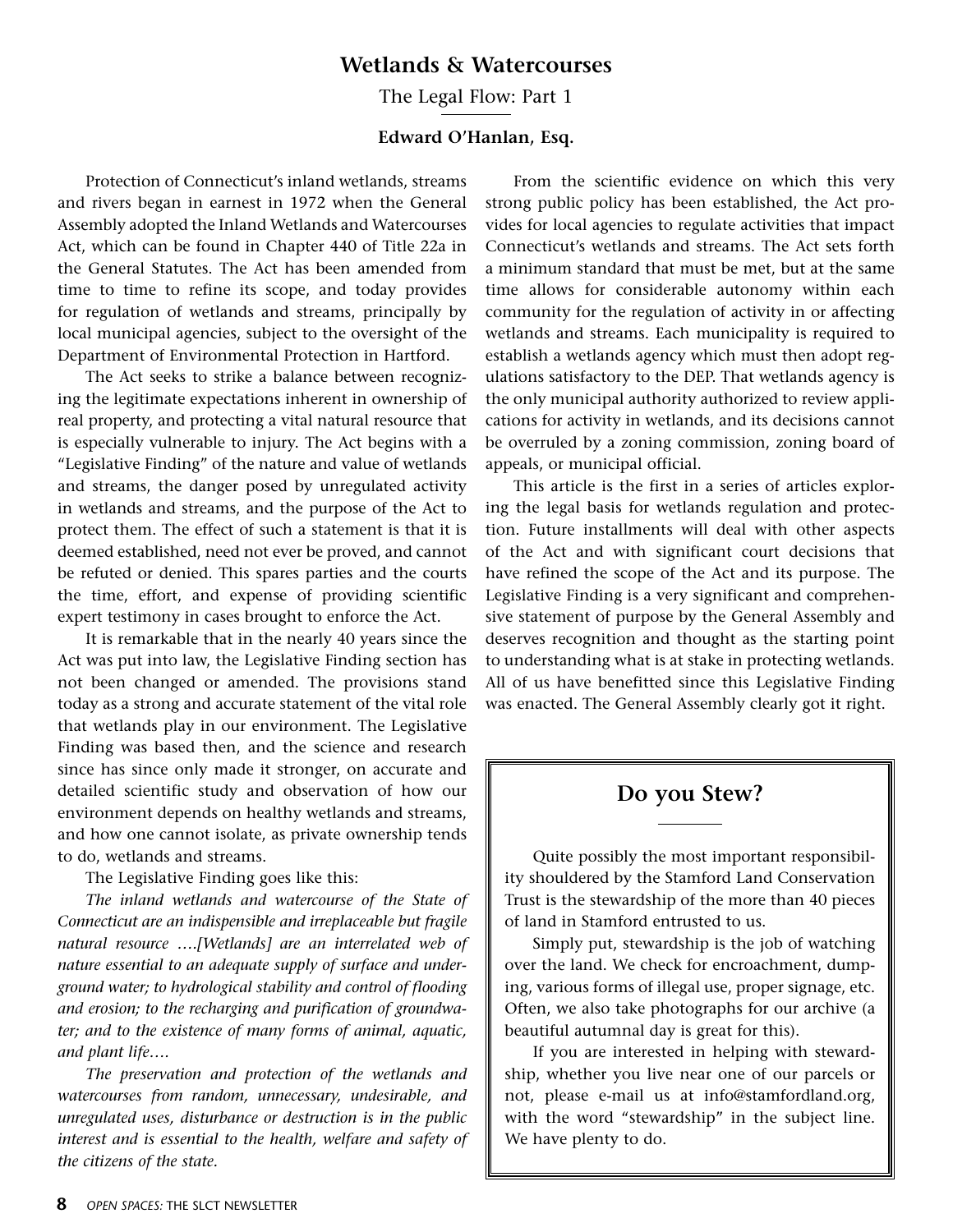

## **What is that Rock in the Road?**

## **The Wildlife Center of Fairfield County**

Each Spring, turtles awaken from broomating (hibernation for cold blooded animals) and begin basking in the sun on logs and rocks in ponds. Every May & June, turtles emerge from their aqueous habitat and seek loose, sunny soil in which to lay their eggs. Due to development, this often means crossing roadways. Turtles often choose the same spot every year in which to lay their eggs, so the neighborhood turtle can become a common yearly sight.

There are 13 species of turtles in Connecticut. The ones that are most often seen on roadways are snapping turtles due to their massive size. Painted turtles are also common and harder to spot. To the motorist, a turtle in the road may look like a rock ahead until it starts to move. Being aware that these reptiles are on the move during these months is critical for their survival. Car strikes result in cracked shells which if are not immediately fatal, will lead to infection and a slow fatality.

If you spot a turtle in the road, please do make an attempt to assist it across the street by encouraging it to move in the direction it is heading. DO NOT touch the turtle, especially if it is a snapping turtle. Snapping turtles will bite you and may not let go. The jaws of a snapping

turtle can snap a broom handle in half. Other turtles will startle and may urinate, resulting in a possible drop, which endangers their shell. Using a very long branch or stick, you can slide the turtle in the right direction from behind. Often, just making a fuss behind it will encourage it to pick up its pace and get to the side of the road. Every turtle that survives to adulthood in the wild is critical to its species survival. Do not keep wild turtles as pets. Turtles have very specific dietary requirements and can pass salmonella to humans. Helping them stay alive and in the wild where they belong is crucial to their survival.

Once the eggs are successfully laid, the turtle will begin her journey back to its watercourse, typically within 24 hours of the beginning of her journey. These eggs will hatch in September if laid at the right time and the weather is warm enough all summer for proper incubation. If they are laid too late in the season or the weather was cool, they can overwinter and hatch in the Spring. The young will instinctively find their way to the closest watercourse. Some will fall to wild predators, some will fall to human predators and our cars, those lucky enough to make it home will face our roads for years to come.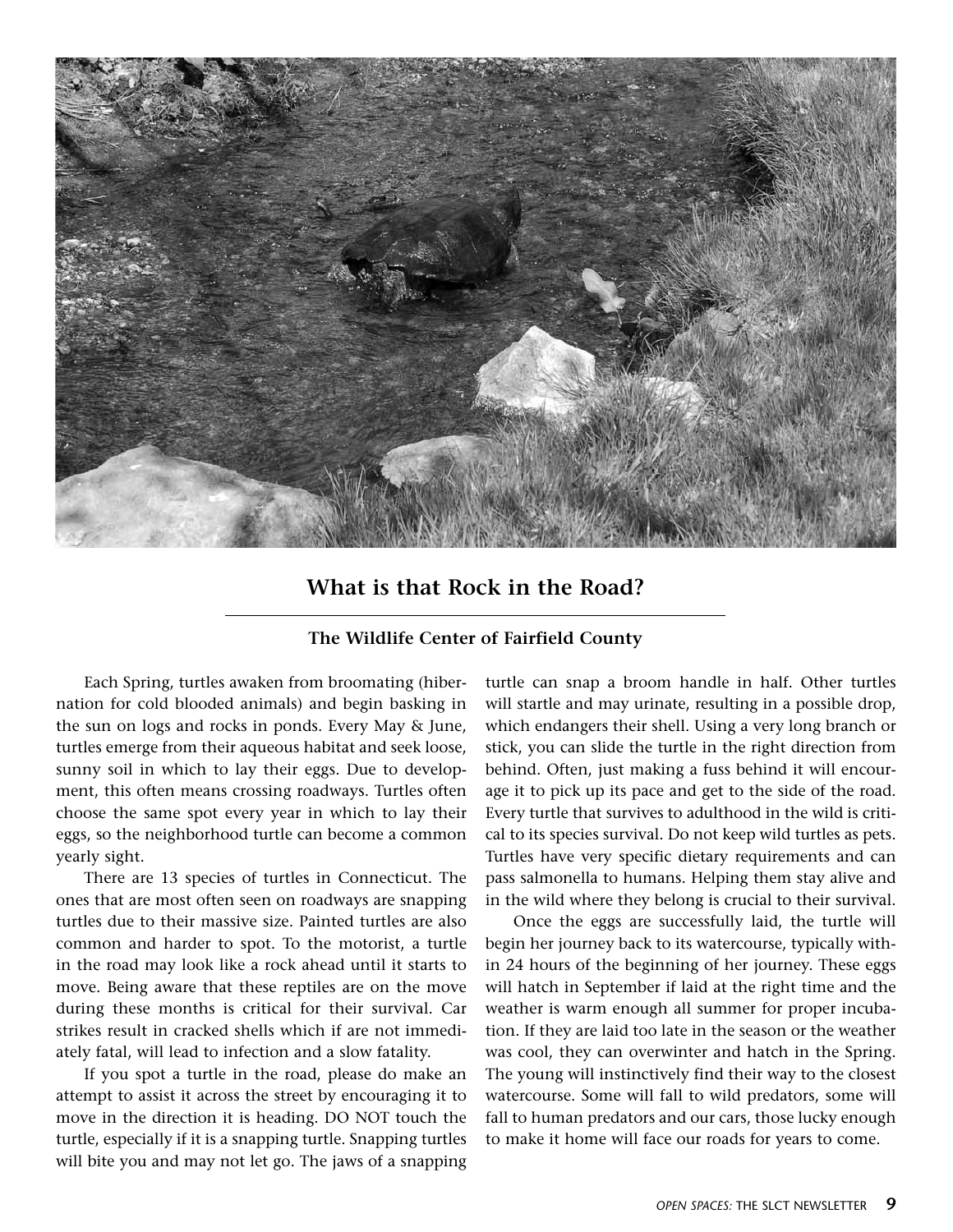# **SLCT Kids' Page**

### **Marina De Luca**

|            | Word Search Fun: Going Green          |            |         |              | K N          | D            | N            | W        |                       | M K G       |              | Е            | $T_{\rm L}$ | $\mathbf F$ | D            | P            | X            | <sub>S</sub> | Е            | S            | Y Y       |     |
|------------|---------------------------------------|------------|---------|--------------|--------------|--------------|--------------|----------|-----------------------|-------------|--------------|--------------|-------------|-------------|--------------|--------------|--------------|--------------|--------------|--------------|-----------|-----|
|            |                                       |            | L       | A            | z            | $\circ$      | N            | $\Omega$ | O                     | I           | I            | $\mathbb{R}$ | $\mathbf R$ | A           | Y            | Ι            | X            | O            | ጥ            | $\mathbf P$  | $H$ H     |     |
|            | LOOK FOR AND THEN CIRCLE THESE WORDS: |            | M       | P            |              | W            | T            | $\circ$  | т                     | Η           | $\mathbf{A}$ | Е            | A D         |             | M            | $\mathbf{P}$ | M            | U            | $\mathbf{A}$ | M            | $P$ $P$   |     |
|            |                                       |            | F       | $\circ$      | M            | $\mathsf{T}$ |              | R T P    |                       | $\circ$     | S            |              |             | N Y Y C I   |              |              | $\mathbf{I}$ |              |              |              | N M A A A |     |
| animal     | long                                  | river      | M       | Y            | N            | B            |              |          | L R A H R S U         |             |              |              |             |             | G S          | N            | N            | D            | $\mathsf{T}$ | W            | R N       |     |
| assessment | marshes                               | saltwater  | T.      | $\mathbb{R}$ | G            | $\mathbf{I}$ |              |          | A A W R G O R S O G U |             |              |              |             |             |              |              |              | A L          |              | S.           | G T       |     |
| bogs       | mianus                                | saturation | т       | т            |              |              |              |          | NHTANOUENVWLXLCC      |             |              |              |             |             |              |              |              |              |              |              | O A       |     |
| brackish   | mitigation                            | soils      | T.      | S            | $\circ$      |              | C T          |          | O B D S T R I P P     |             |              |              |             |             |              |              |              | O W A M      |              |              | P N       |     |
| brook      | monitoring                            | sound      | G       | I            | L            | Е            | F            | N        |                       | R T         | Е            | L            |             | A D         | G            | N            | I            | $\mathbf R$  | $\mathbf P$  | S            | O A       |     |
| chemistry  | noroton                               | springdale | A       | M            | $\mathbb{R}$ | C            | M            | W        | $\circ$               | $\mathbf I$ |              | R S          | S           | S           | $\mathbf{F}$ | P            | т            | Q            | D            | I            | T L       |     |
| climate    | piping                                | stamford   | т       | Е            | Е            |              | R A R        |          | I.                    | Е           | N            | Е            | Υ           | $\mathbb R$ | I            | v            | Е            | $\mathbf R$  | т            | Y            | X E       |     |
| freshwater | plants                                | swamps     | I.      | H            | Q            |              | T A S        |          |                       |             |              |              |             | THHGKGDDB   |              |              |              | $\mathbf{A}$ | $\mathbf I$  |              | N H C     |     |
| grays      | pond                                  | topography | $\circ$ | $\mathsf{C}$ | Е            | т            |              |          | L A X                 | S           |              |              |             | G H L G J R |              |              | т            | U            | Y            | B            | A N       |     |
| haviland   | poorhouse                             | vegetation | N       | $\mathbb{R}$ | $\mathbf{I}$ |              | A W          |          | ORSL                  |             |              |              |             | I O S A E P |              |              |              | $\mathbf I$  |              | A W          | U W       |     |
| hydrology  | restoration                           |            | U       | $\circ$      | N            | т            |              |          | M A G U K X N C G W E |             |              |              |             |             |              |              |              | т            | L            | $\mathbf{A}$ | N D       |     |
| island     | rippowam                              |            | N       | D            | L            | т            |              |          | M K K T E F K E D R O |             |              |              |             |             |              |              |              | $\mathbf{F}$ | M            | $\mathbf{A}$ | T S       |     |
|            |                                       |            | A       | A            | -S           | т            |              |          | N A L                 | $\mathbf P$ | Υ            |              | I V U       |             | Е            | $\mathbf{C}$ | B            | L            | Е            |              | H K G     |     |
|            |                                       |            | S       | $\mathbb{R}$ | M            | B            | $\mathbf{A}$ | S        | S                     | Е           | S            | S            | $\mathbf M$ | $\mathbf E$ | N            | т            | Q            | U            | N            | v            |           | Z A |
|            |                                       |            | N       |              | J            | N            | Y            | Е        | <sup>O</sup>          | Н           | N            | S            | S           | Е           | S            | U            | Ω            | Η            | $\mathbb R$  | $\Omega$     | $O$ $P$   |     |
|            |                                       |            | O       |              |              |              |              | F        |                       | X           | v            | N            | U           | G           | O            | Е            | т            | т            | Y            | P            | S M       |     |
|            |                                       |            |         |              |              |              |              |          |                       |             |              |              |             |             |              |              |              |              |              |              |           |     |

*While water wends its merry way Across the fields of grass and clay And stops to rest for just a nod To make a gushing quagmire bog Or pushes into forest wood To leave a marsh where trees once stood Now watch the lilies bloom and spring With flowers gently lingering But long we know they'll never stay While water wends its merry way*

*Mildred Laass*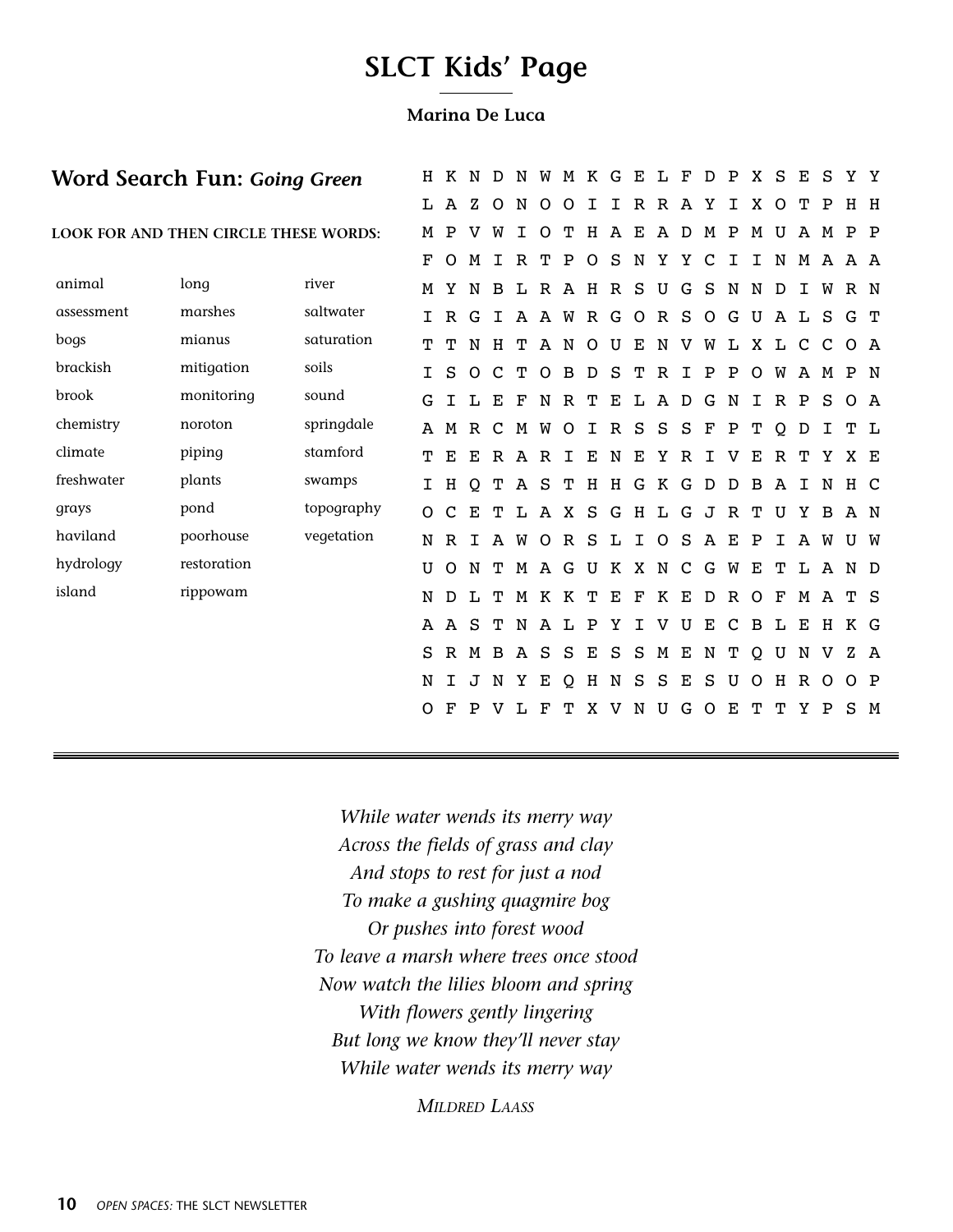## **New & Noteworthy**

## **Spring Walk with Carol Levine, botanist**

**date:** Saturday, June 5, 2010

**time:** 10:30 to 12 noon

**place:** Altschul Nature Preserve on Dundee Road, Stamford, CT, latest acquisition of the Stamford Land Conservation Trust

Welcome spring with a nature walk along the trails of a beautiful, but little known 150 acre preserve containing forest and wetlands. This property will soon be transferred from the Nature Conservancy to the Stamford Land Conservation Trust. Carol Levine, botanist, will lead the walk on Saturday, June 5 between 10:30 AM and 12 noon. Please wear good walking or hiking shoes. We suggest that you wear long pants tucked into socks and DEET containing spray applied to clothing for tick prevention. Also bring a small bottle of water. Dogs are welcome if they are leashed.

Carol Levine is an Instructor in field botany at the The New York Botanical Garden, recording secretary for the Torrey Botanical society, program chairman for CBS. She is author of *A Guide to Wildflowers in Winter.*

**directions:** From the Merritt Parkway, exit 34, proceed north on Long Ridge Road for 2 miles; make a left onto Saw Mill Road; proceed 0.6 miles and make a left onto Dundee Rd; go for 0.5 miles to entrance of the park; park along the street.

**cost:** free, but places are reserved for the first 25 callers.

Please **RSVP** to Judy Liebeskind, 203-329-9876 or judyliebeskind@optonline.net or to Richard Chiaramonte, 203-329-8098 or rscripto@me.com.

| Won't you join us?                    | <b>STAMFORD LAND</b><br>CONISERVATIONI TE                                                                                                                                                        | 3247 STAMFORD, CT 06905-0247   WWW STAMFORDLAND ORG   203 325 1850 |
|---------------------------------------|--------------------------------------------------------------------------------------------------------------------------------------------------------------------------------------------------|--------------------------------------------------------------------|
|                                       | Enclosed is my: $\square$ Individual Membership \$25 $\square$ Family Membership \$50 $\square$ Sponsor \$100<br>$\Box$ Partner \$500 $\Box$ Benefactor \$1000 and over $\Box$ Total Donation \$ |                                                                    |
|                                       |                                                                                                                                                                                                  |                                                                    |
|                                       |                                                                                                                                                                                                  |                                                                    |
|                                       | $\Box$ Check this box if this is a new address                                                                                                                                                   |                                                                    |
|                                       |                                                                                                                                                                                                  |                                                                    |
|                                       |                                                                                                                                                                                                  |                                                                    |
|                                       | E-mail 2008 2009 2009 2009 2009 2009 2010 2021 2022 2023 2024 2025 2020 2021 2022 2023 2024 2025 2026 2027 202                                                                                   |                                                                    |
|                                       |                                                                                                                                                                                                  |                                                                    |
| I would like to volunteer my services |                                                                                                                                                                                                  |                                                                    |